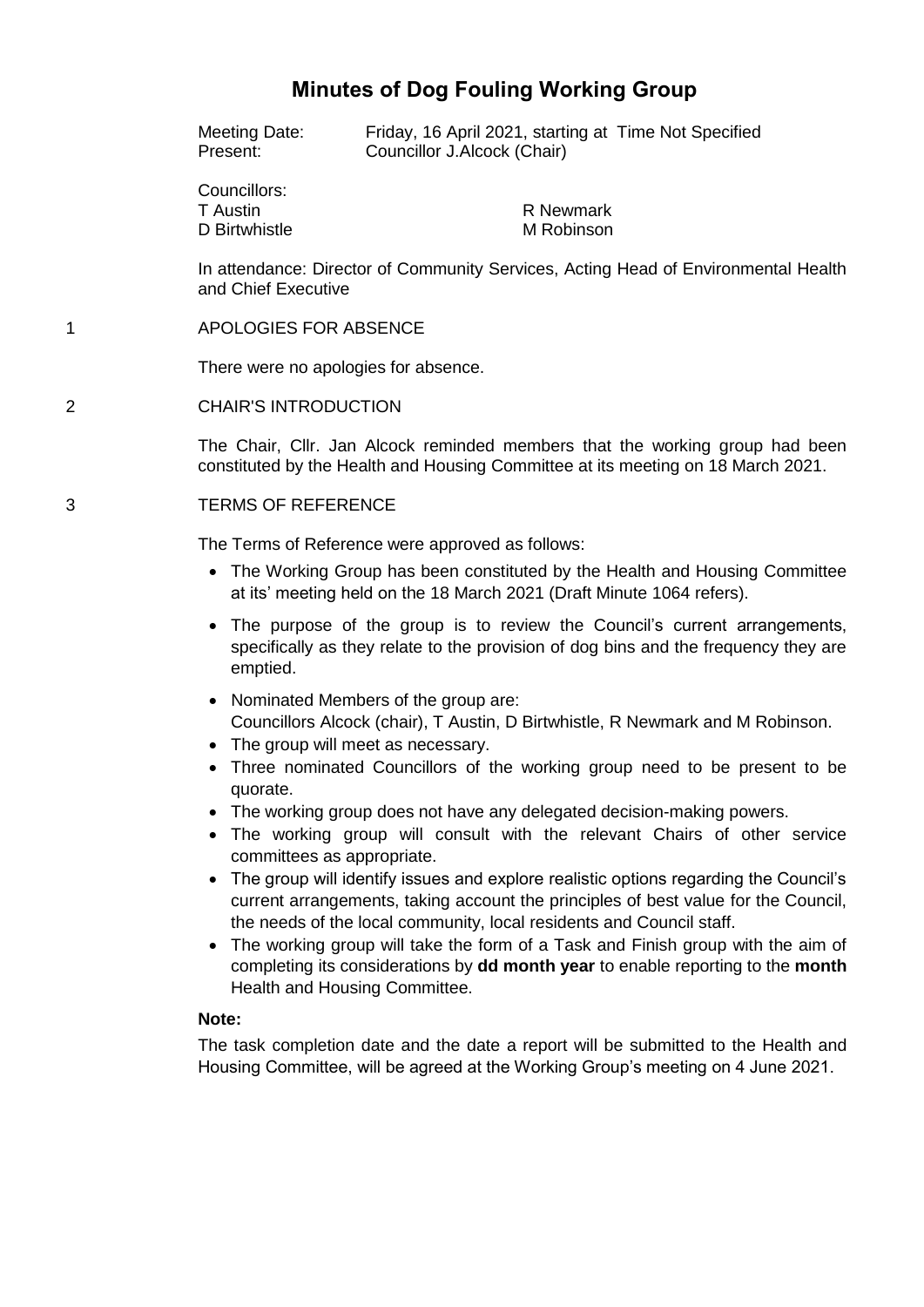### 4 CURRENT ARRANGEMENTS

John Heap and Matt Riding updated members on the Council's current provision and ongoing activities.

John stated that the bin location mapping exercise is going well and that currently there are 551 bin locations and that most bins at these locations were being emptied once per week.

Other statistics presented by officers showed that 42 bins are currently being emptied by dog wardens and that park staff are responsible for emptying bins in parks.

Members were also reminded of the role undertaken by Lengthsmen in emptying parish dog bins, particularly in locations that are relatively remote.

In addition, members were informed that 34 twin bins (ordinary waste and recyclable waste) were located across the Borough and that these bins suffered from high levels of contamination (rubbish being mixed).

John went on to say that from his calculations, no savings would accrue to the Council if the task of emptying dog bins was taken away from the refuse collection teams.

In response to a question, John stated that there was no formulae for how many bins are required in a specific area and noted that if one additional (two man) team were introduced, the cost to the Council would be in the region of £60,000 - £70,000 per year. This figure takes into consideration travel time and assumes it takes a team approximately 10 minutes to empty one bin. John felt that three teams would be needed to maintain the current service levels.

Officers pointed out that as the Council had allowed dog waste to be deposited in ordinary waste bins, this is contributing to the problem of bins over-flowing. It was noted that this a particular problem where bins are situated near fast food outlets.

Matt informed members that 8 applicants for the role of Dog Warden had been shortlisted and an offer would be made shortly.

#### 5 ISSUES AND CONCERNS

The Chair stated that she had submitted a draft litter prevention notice for review by John Heap. The intention would be to display such a notice at known litter sites.

Issues discussed included the:

- Health issues associated with dog faeces, especially for young children.
- Role of the dog wardens and where the emphasis should be placed, enforcement, educational or bin emptying.
- Use of body cams by dog wardens.
- Role education can play in preventing people littering.
- Need to increase the number of bins currently in situ in the Borough. It was noted that if more bins were provided, it may require the Council to increase expenditure in this service area.
- Need to increase fines for dog fouling and litter dropping
- Use of a private company for enforcing litter offences, either as a 'one off blitz' or on a regular basis.
- Role and strength of the street cleaning teams.
- Council's ability to 'name and shame' litter offenders.
- Phasing out of dedicated dog waste bins.